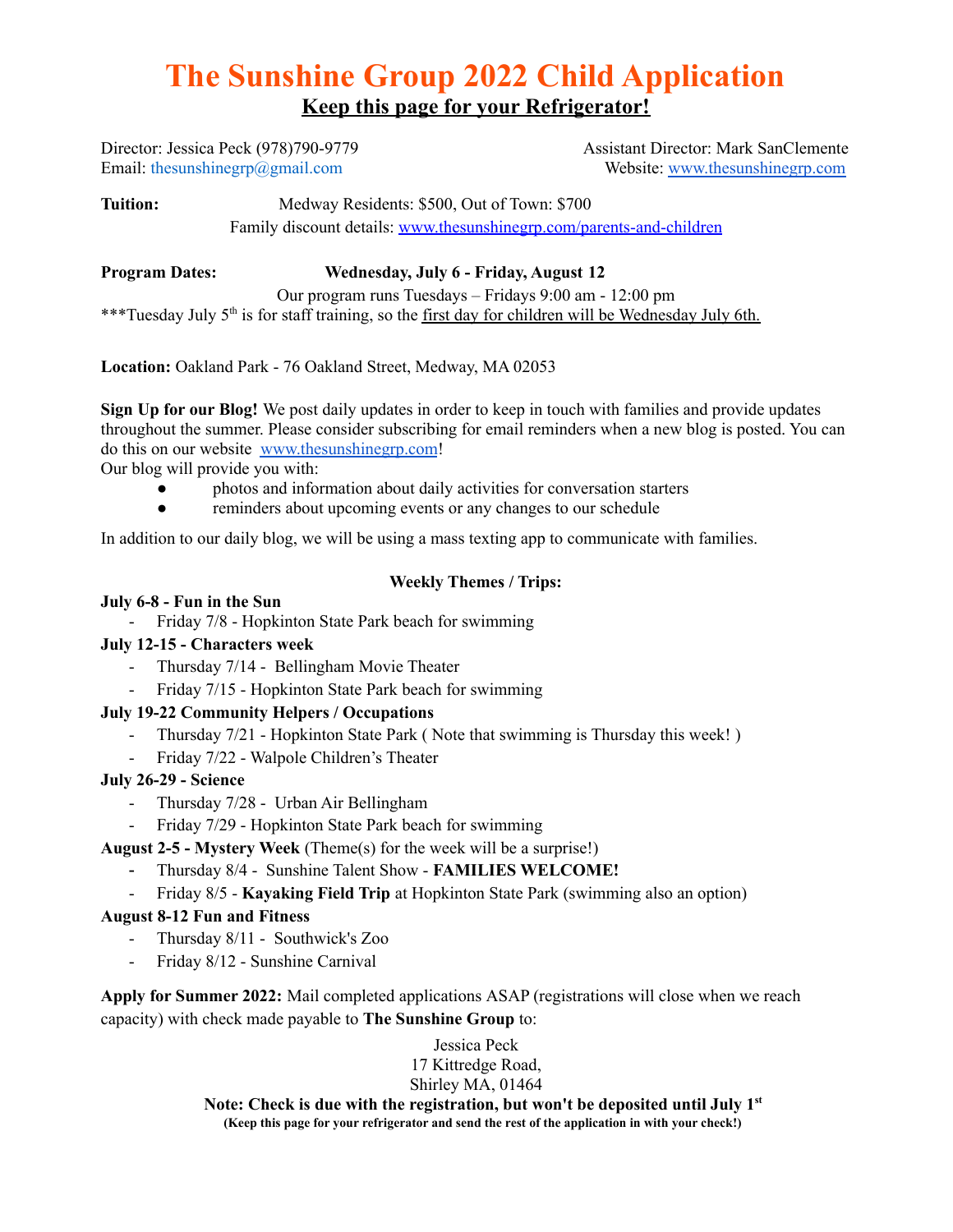| <b>Permission to Photograph:</b> I give permission for my child to be photographed for use in the slideshow, memory books                                                                                                                                                                                                        |  |  |  |  |                                        |  |  |  |  |  |  |
|----------------------------------------------------------------------------------------------------------------------------------------------------------------------------------------------------------------------------------------------------------------------------------------------------------------------------------|--|--|--|--|----------------------------------------|--|--|--|--|--|--|
| and on the website/blog.<br>Media Photography Permission: I give permission to have my child photographed by any news media                                                                                                                                                                                                      |  |  |  |  | Circle your choice: YES NO             |  |  |  |  |  |  |
|                                                                                                                                                                                                                                                                                                                                  |  |  |  |  | Circle your choice: YES NO             |  |  |  |  |  |  |
| <b>Permission to Contact Via Mass Texting app:</b> In order to quickly share critical information about safety protocols,<br>or emergency closures, we will be using a mass texting app. I give permission to allow The Sunshine Group to add me to<br>the mass texting group (your phone number will not be shared with others) |  |  |  |  | Circle your choice: YES NO             |  |  |  |  |  |  |
|                                                                                                                                                                                                                                                                                                                                  |  |  |  |  | <b>** Please Print Very Clearly **</b> |  |  |  |  |  |  |
|                                                                                                                                                                                                                                                                                                                                  |  |  |  |  |                                        |  |  |  |  |  |  |
|                                                                                                                                                                                                                                                                                                                                  |  |  |  |  |                                        |  |  |  |  |  |  |
| T-Shirt Size (circle one) Youth: XS S M L Adult: S M L XL XXL                                                                                                                                                                                                                                                                    |  |  |  |  |                                        |  |  |  |  |  |  |
|                                                                                                                                                                                                                                                                                                                                  |  |  |  |  |                                        |  |  |  |  |  |  |
|                                                                                                                                                                                                                                                                                                                                  |  |  |  |  |                                        |  |  |  |  |  |  |
|                                                                                                                                                                                                                                                                                                                                  |  |  |  |  |                                        |  |  |  |  |  |  |
|                                                                                                                                                                                                                                                                                                                                  |  |  |  |  |                                        |  |  |  |  |  |  |
| <b>Additional Contacts:</b>                                                                                                                                                                                                                                                                                                      |  |  |  |  |                                        |  |  |  |  |  |  |
|                                                                                                                                                                                                                                                                                                                                  |  |  |  |  | Name: Name:                            |  |  |  |  |  |  |
| Phone: $\qquad \qquad$                                                                                                                                                                                                                                                                                                           |  |  |  |  | Phone:                                 |  |  |  |  |  |  |
| Bus Transportation will be provided for Medway Residents only.<br>$\Box$ I will require daily transportation to and from the program for my children (Medway residents only).                                                                                                                                                    |  |  |  |  |                                        |  |  |  |  |  |  |

❏ I will drop off my child at 9 am and pick my child up at 12:00.

**In Case of Emergency** if we are unable to reach you, may we have permission to send your child to the nearest hospital for treatment?

**Circle your choice**: YES NO

I, the undersigned, as parent/guardian of the above mentioned child, do hereby permit the hospital and its physicians to perform on this child any procedure or treatment deemed necessary in an emergency situation.

Parent Signature: \_\_\_\_\_\_\_\_\_\_\_\_\_\_\_\_\_\_\_\_\_\_\_\_\_\_\_ Date: \_\_\_\_\_\_\_\_\_\_\_\_\_\_\_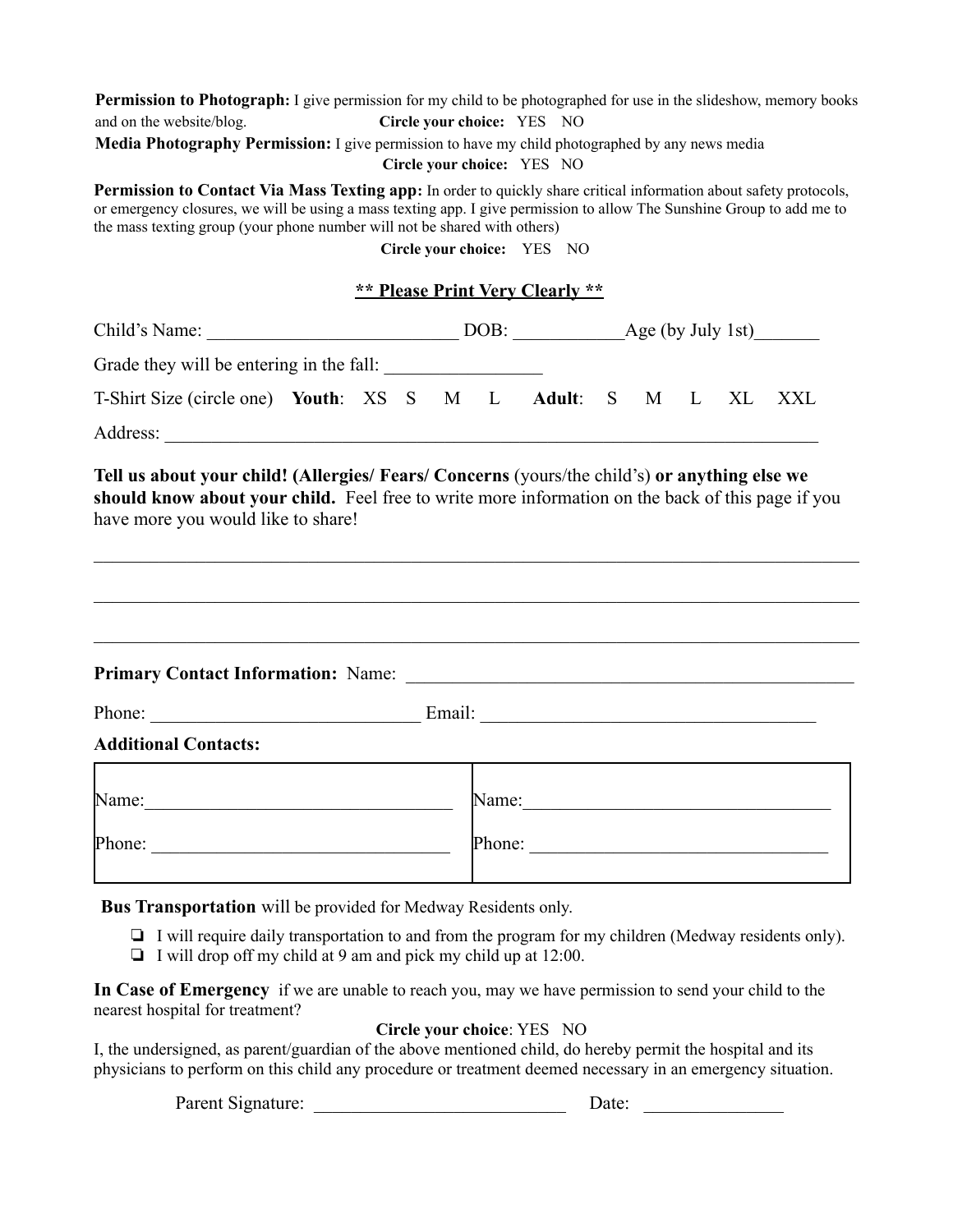#### TOWN OF MEDWAY RELEASE OF LIABILITY PARTICIPATION IN PARK & RECREATION PROGRAM: The Sunshine Group

In consideration of acceptance of  $\qquad \qquad$  (child's name), a minor, as a voluntary participant in the Town of Medway Park and Recreation program, The Sunshine Group and in consideration of the risks associated with such use:

- 1. I acknowledge that I have determined the nature and extent of the planned activities and feel that this participant is of sufficient age, ability, and discretion to participate.
- 2. I acknowledge that the participant's participation in these voluntary programs may expose the participant to risks of personal injury or death resulting from such participation and the use of materials and equipment by the participant and other participants, and the exposure to harm such as may be presented by the COVID-19 virus. I am aware and acknowledge that the novel coronavirus, COVID-19, has been declared a worldwide pandemic by the World Health Organization, is extremely contagious, and is believed to be spread mainly from person-to-person contact. While the Town of Medway Park and Recreation department has put in place preventative measures in an effort to reduce the spread of COVID-19, I acknowledge that the Town cannot guarantee that the participant or I will not become infected with COVID-19, and I acknowledge that attending any program may increase participant's risk of contracting COVID-19.
- 3. I agree that this participation is at the discretion of the Medway Park and Recreation Department and if the participant becomes a discipline problem, he or she will be expelled from the program without refund of the program fee.
- 4. I hereby grant permission for emergency medical procedures deemed advisable for the participation in the event of injury or illness during participation unless otherwise noted on this form.
- 5. I agree that I will not sue, or otherwise make any claim against the Town of Medway, including its Park and Recreation Department ("the Town"), or its employees, agents, and officials, for any loss, injury or damage, including but not limited to exposure to and infection by the COVID-19 virus, resulting from participation in these activities.
- 6. I agree that the Town and its employees, agents, and officials, shall not be legally responsible for any loss, injury or damage resulting from any cause, including negligence of any party.
- 7. I agree that use of equipment which is provided is at the participant's own risk. I understand and agree that the Town shall not be liable for any loss, damage or injury resulting from the use or suitability of said equipment. The Town makes no warranties of any kind regarding this equipment.
- 8. To the fullest extent allowed by law, I agree to RELEASE, DISCHARGE, INDEMNIFY and HOLD HARMLESS the town, its employees, agents and officials from all actions or claims from myself, my heirs or personal representatives for any loss, injury, or damage, including but not limited to exposure to and infection by the COVID 19 virus, resulting from these